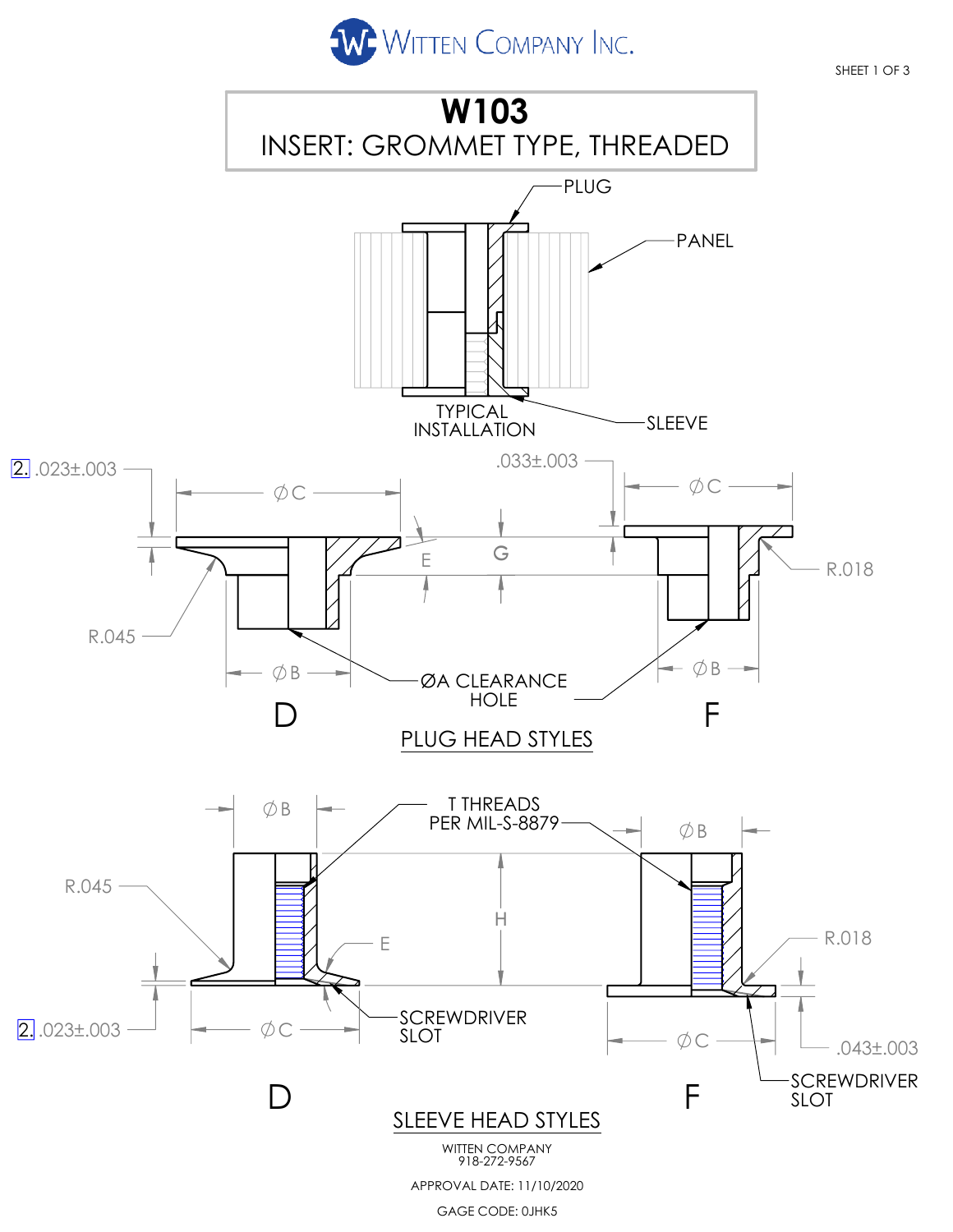



## **TABLE I**

| <b>BOLT</b> |                        | ØA    | ØB    | ØС   | E            |
|-------------|------------------------|-------|-------|------|--------------|
| <b>SIZE</b> |                        | ±.003 | ±.003 |      |              |
|             | <b>THREAD CLASS 3B</b> |       |       |      |              |
| 440         | .112-40UNJC            | .116  | .216  | .375 | $13^{\circ}$ |
| 632         | .1380-32UNJC           | .142  | .278  | .500 | $13^\circ$   |
| 832         | .1640-32UNJC           | .168  | .278  | .500 | $13^\circ$   |
| 1032        | .1900-32UNJF           | .194  | .309  | .625 | $13^\circ$   |
| 428         | .2500-28UNJF           | .256  | .372  | .750 | $14^{\circ}$ |
| 524         | .3125-24UNJF           | .318  | .466  | .875 | $14^\circ$   |

## **TABLE II**

| <b>MATL</b> | <b>MATERIAL</b>                            | <b>FINISH</b>                  |  |  |
|-------------|--------------------------------------------|--------------------------------|--|--|
| <b>CODE</b> |                                            |                                |  |  |
| $\mathbf 0$ | AL ALLOY, GRADE 2024, TEMPER T4 OR T351    | ANODIZE PER MIL-A-8625 TYPE I  |  |  |
|             | PER SAE-AMS-QQ-A-225/6                     |                                |  |  |
| 6           | <b>CORROSION RESISTANT STEEL, TYPE 303</b> | <b>PASSIVATE PER ASTM-A967</b> |  |  |
|             | CRES PER ASTM A 582                        |                                |  |  |
| 9           | CARBON STEEL PER ASTM A 108                | CAD PLATE PER SAE-AMS-QQ-P-    |  |  |
|             |                                            | 416. TYPE II. CLASS 2          |  |  |

NOTES:

1. ANY COMBINATION OF SLEEVE AND PLUG WITHIN BOLT SIZE MAY BE USED.<br>[2] .033±.003 ON 524 SIZE.<br>[3] REFER TO TABLE III TO SELECT PLUG/SLEEVE COMBINATION FOR A GIVEN PANEL THICKNESS.<br>4. THE W103 SERIES GROMMETS ARE SELF-RETA

5. CONSULT THE WITTEN COMPANY ENGINEERING DEPARTMENT FOR OTHER FINISHES, MATERIALS, OR SIZES.

WITTEN COMPANY 918-272-9567

APPROVAL DATE: 11/10/2020

GAGE CODE: 0JHK5